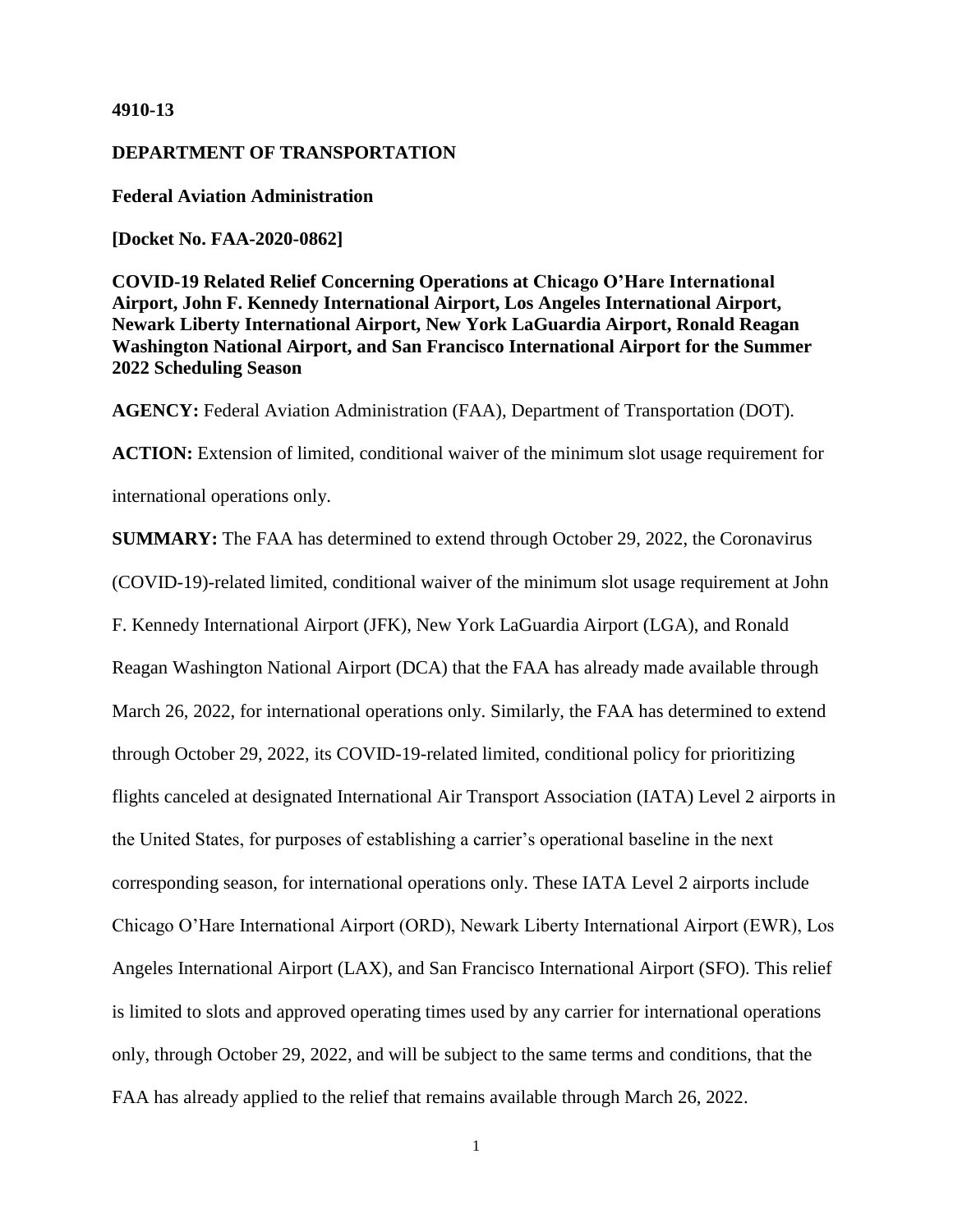**DATES:** The relief announced in this notice is available for the Summer 2022 scheduling season, which runs from March 27, 2022, through October 29, 2022. Compliance with the rolling four-week return condition on the relief announced in this notice is required beginning on April 4, 2022. Compliance with all other conditions remains in effect without change from prior seasons.

#### **FOR FURTHER INFORMATION CONTACT:** Al Meilus, Manager, Slot Administration,

AJR-G, Federal Aviation Administration, 800 Independence Avenue SW, Washington,

DC 20591; telephone (202) 267-2822; email Al.Meilus@faa.gov.

# **SUPPLEMENTARY INFORMATION:**

## **Background**

 $\overline{a}$ 

On March 16, 2020, the FAA granted a limited waiver of the minimum slot usage requirements<sup>1</sup> to carriers operating at all slot-controlled airports in the United States (DCA, JFK, and  $LGA$ <sup>2</sup> and related relief to carriers operating at designated IATA Level 2 airports in the United States (EWR, LAX, ORD, SFO) due to the extraordinary impacts on the demand for air travel resulting from the COVID-19 pandemic.<sup>3</sup> Since the initial slot usage waiver and related relief was provided, the FAA has taken action to extend the relief provided on four occasions subject to certain substantive changes, including the addition of conditions, as the COVID-19

<sup>&</sup>lt;sup>1</sup> The FAA has authority for developing "plans and policy for the use of the navigable airspace" and for assigning "by regulation or order the use of the airspace necessary to ensure the safety of aircraft and the efficient use of airspace." 49 U.S.C. § 40103(b)(1). The FAA manages slot usage requirements under the authority of 14 CFR § 93.227 at DCA and under the authority of Orders at JFK and LGA. *See* Operating Limitations at John F. Kennedy International Airport, 85 FR 58258 (Sep. 18, 2020); Operating Limitations at New York LaGuardia Airport, 85 FR 58255 (Sep. 18, 2020).

<sup>2</sup> Although DCA and LGA are not designated as IATA Level 3 slot-controlled airports given that these airports primarily serve domestic destinations, the FAA limits operations at these airports via rules at DCA and an Order at LGA that are equivalent to IATA Level 3. *See* FN 1. The FAA reiterates that the relief provided in the March 16, 2020, notice (85 FR 15018); the April 17, 2020, notice (85 FR 21500); the October 7, 2020, notice (85 FR 63335); the January 14, 2021, Summer 2021 FAA Policy Statement (Docket No. FAA-2020-0862-0302); and, the October 20, 2021, notice (86 FR 58134), extends to all allocated slots, including slots allocated by exemption.

<sup>&</sup>lt;sup>3</sup> Orders Limiting Operations at John F. Kennedy International Airport and New York LaGuardia Airport; High Density Traffic Airports Rule at Ronald Reagan Washington National Airport, 85 FR 15018 (Mar. 16, 2020).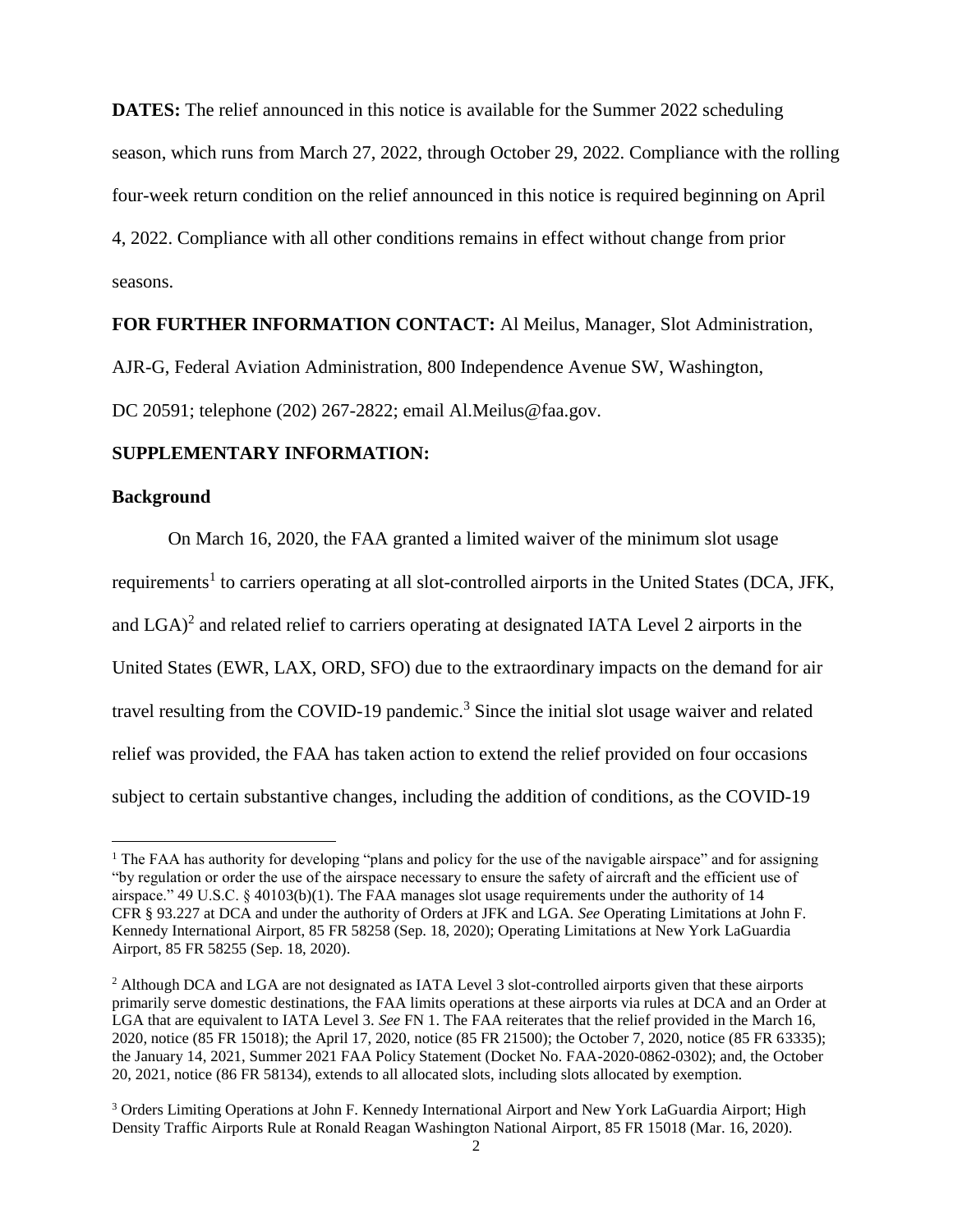situation continued to evolve.<sup>4</sup> The most recent limited, conditional extension of COVID-19related relief was issued by the FAA on October 18, 2021, and is due to expire on March 27, 2022.<sup>5</sup>

The FAA issued a notice on February 25, 2022, inviting comment on its proposal to extend through October 29, 2022, the COVID-19-related limited, conditional waiver of the minimum slot usage requirement at United States (U.S.) slot controlled and IATA Level 2 airports that the FAA has already made available through March 26, 2022, for international operations only.<sup>6</sup> In its proposal the FAA explained it would generally evaluate any request for relief from U.S. carriers for the Summer 2022 scheduling season based on historical levels of operations to foreign points as demonstrated in published schedules. The FAA further explained that domestic carriers seeking relief for a particular operation under the waiver will need to provide the FAA, if not readily apparent from FAA records and historic published schedule data, alternative supplemental information that predates FAA's proposal to demonstrate intent to use a slot or approved operating time for an international destination. The notice explained that

<sup>4</sup> Orders Limiting Operations at John F. Kennedy International Airport and New York LaGuardia Airport; High Density Traffic Airports Rule at Ronald Reagan Washington National Airport, 85 FR 21500 (Apr. 17, 2020); COVID-19 Related Relief Concerning Operations at Chicago O'Hare International Airport, John F. Kennedy International Airport, Los Angeles International Airport, Newark Liberty International Airport, New York LaGuardia Airport, Ronald Reagan Washington National Airport, and San Francisco International Airport for the Winter 2020/2021 Scheduling Season, 85 FR 63335 (Oct. 7, 2020); FAA Policy Statement: Limited, Conditional Extension of COVID-19 Related Relief for the Summer 2021 Scheduling Season (Docket No. FAA-2020-0862- 0302); and COVID-19 Related Relief Concerning Operations at Chicago O'Hare International Airport, John F. Kennedy International Airport, Los Angeles International Airport, Newark Liberty International Airport, New York LaGuardia Airport, Ronald Reagan Washington National Airport, and San Francisco International Airport for the Winter 2021/2022 Scheduling Season, 86 FR 58134 (Oct. 20, 2021).

<sup>5</sup> COVID-19 Related Relief Concerning Operations at Chicago O'Hare International Airport, John F. Kennedy International Airport, Los Angeles International Airport, Newark Liberty International Airport, New York LaGuardia Airport, Ronald Reagan Washington National Airport, and San Francisco International Airport for the Winter 2021/2022 Scheduling Season, 86 FR 58134 (Oct. 20, 2021).

<sup>6</sup> COVID–19 Related Relief Concerning International Operations at Chicago O'Hare International Airport, John F. Kennedy International Airport, Los Angeles International Airport, Newark Liberty International Airport, New York LaGuardia Airport, Ronald Reagan Washington National Airport, and San Francisco International Airport for the Summer 2022 Scheduling Season, 89 FR 11805 (Mar. 2, 2022).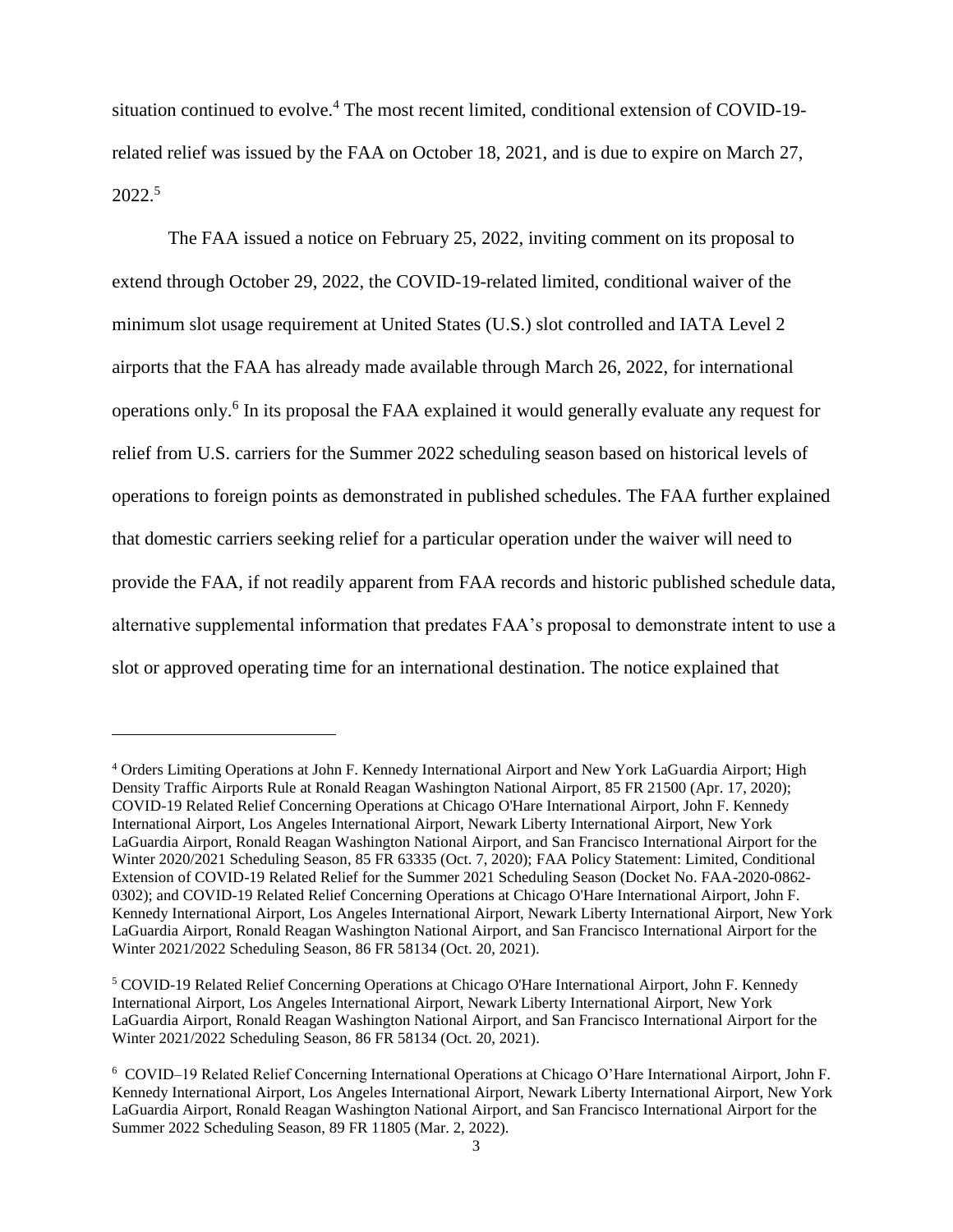international operations eligible for a waiver at U.S. slot-controlled and IATA Level 2 airports under FAA's proposal would be subject to all of the same conditions and policies already in effect.

## **Current COVID-19 Situation**

Since FAA's notice published October 20, 2021, granting a limited, conditional extension of COVID-19-related relief for international operations only at slot-controlled airports and IATA Level 2 airports in the United States, COVID-19 has continued to cause disruption globally, and the timeline for recovery from this global pandemic remains uncertain. The World Health Organization (WHO) reports COVID-19 cases in more than 200 countries, areas, and territories worldwide.<sup>7</sup> For the week ending March 20, 2022, the WHO reported over 12 million new COVID-19 cases and just under 33,000 new deaths, bringing the cumulative total to more than 468 million confirmed COVID-19 cases and over 6 million deaths globally since the start of the COVID-19 pandemic.<sup>8</sup>

The WHO reports that it is monitoring multiple variants globally; currently, the WHO has classified two variants as "circulating variants of concern" and recently put out a statement regarding the Omicron sublineage BA.2.<sup>9</sup> The Centers for Disease Control and Prevention (CDC) is monitoring all variants of COVID-19 in the United States.<sup>10</sup> The CDC has listed the Omicron and Delta variants as variants of concern.<sup>11</sup> The CDC reports that all Food and Drug

<sup>8</sup> COVID-19 weekly epidemiological update, March 22, 2022, available at: [https://www.who.int/emergencies/diseases/novel-coronavirus-2019/situation-reports.](https://www.who.int/emergencies/diseases/novel-coronavirus-2019/situation-reports) *See also* <https://covid19.who.int/> for WHO COVID-19 Dashboard with the most current number of cases reported.

<sup>7</sup> <https://covid19.who.int/table>

<sup>9</sup> [https://www.who.int/en/activities/tracking-SARS-CoV-2-variants/.](https://www.who.int/en/activities/tracking-SARS-CoV-2-variants/) *See also* [https://www.who.int/news/item/22-02-](https://www.who.int/news/item/22-02-2022-statement-on-omicron-sublineage-ba.2) [2022-statement-on-omicron-sublineage-ba.2](https://www.who.int/news/item/22-02-2022-statement-on-omicron-sublineage-ba.2)

<sup>&</sup>lt;sup>10</sup> Center for Disease Control (CDC), What You Need To Know About Variants, available at: <https://www.cdc.gov/coronavirus/2019-ncov/variants/variant.html>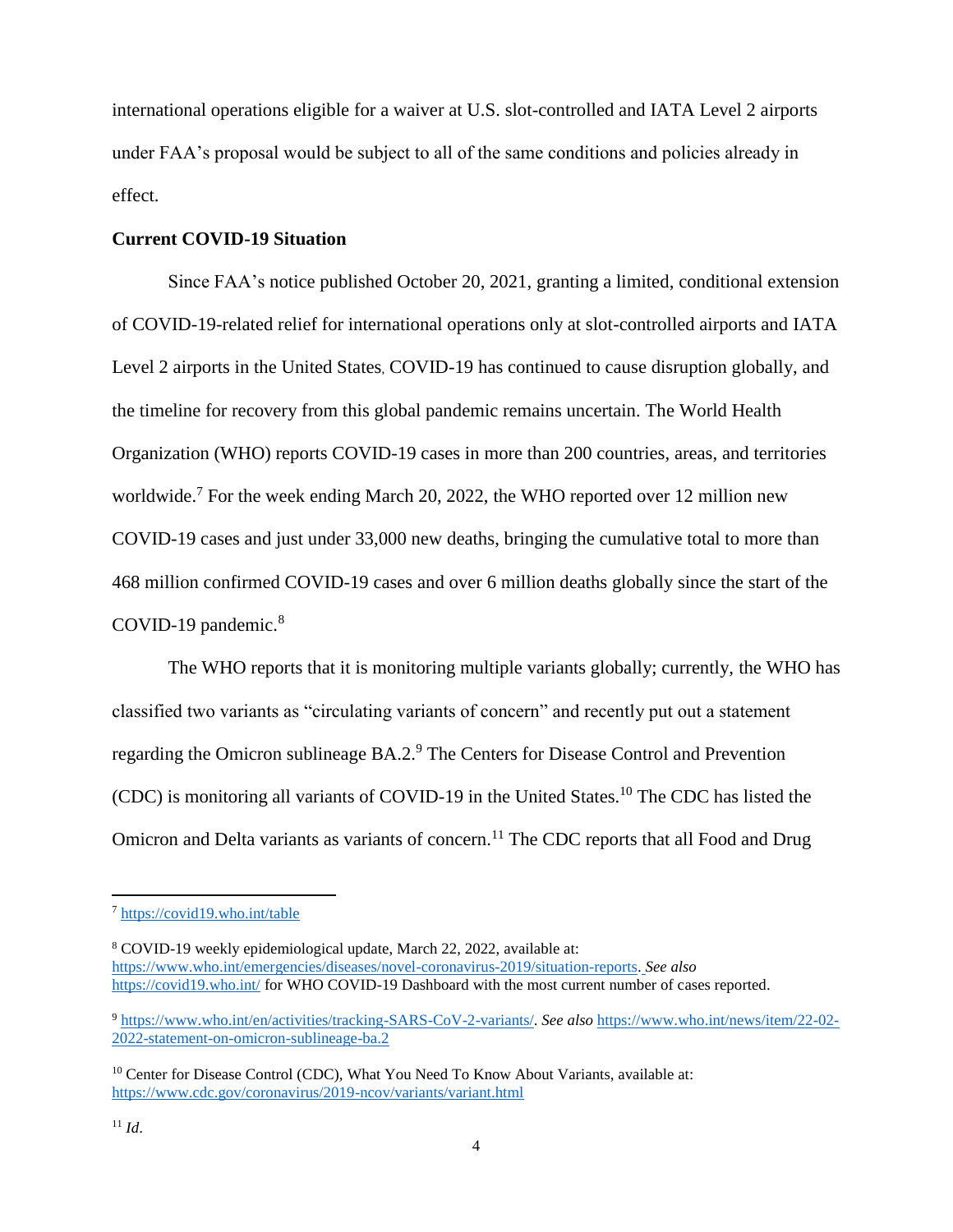Administration (FDA)-approved or authorized vaccines reduce the risk of severe illness, hospitalization, and death from COVID-19.<sup>12</sup>

Currently, three COVID-19 vaccines have been authorized for emergency use or approved by the FDA.<sup>13</sup> As of March 23, 2022, 65.4 percent of Americans are fully vaccinated, and 76.8 percent of Americans have received at least one dose.<sup>14</sup> Due to substantial efforts to increase vaccination rates across the globe, the United States moved away from a country-bycountry restriction previously applied during the COVID-19 pandemic and adopted an air travel policy that relies primarily on vaccination to advance the safe resumption of international air travel to the United States.<sup>15</sup> When the FAA extended COVID-19-related relief for international operations only by notice published October 20, 2021, the number of confirmed new cases of COVID-19 in the U.S. for the week of October 18, 2021, based on WHO data, was 509,330.<sup>16</sup> On December 1, 2021, the first case attributable to the Omicron variant was identified in the United States.<sup>17</sup> For the week of March 14, 2022, which is the most recent week for which data is available, the WHO reports 219,164 confirmed new cases in the United States.<sup>18</sup>

<sup>12</sup> *Id. See also* <https://www.cdc.gov/coronavirus/2019-ncov/vaccines/effectiveness/>

<sup>13</sup> [https://www.fda.gov/emergency-preparedness-and-response/coronavirus-disease-2019-covid-19/covid-19](https://www.fda.gov/emergency-preparedness-and-response/coronavirus-disease-2019-covid-19/covid-19-vaccines) [vaccines](https://www.fda.gov/emergency-preparedness-and-response/coronavirus-disease-2019-covid-19/covid-19-vaccines)

<sup>&</sup>lt;sup>14</sup> CDC, COVID-19 Vaccinations in the United States, updated March 23, 2022, available at: <https://covid.cdc.gov/covid-data-tracker/#vaccinations>

<sup>15</sup> *Id*. *See also* [https://www.whitehouse.gov/briefing-room/presidential-actions/2021/10/25/a-proclamation-on](https://www.whitehouse.gov/briefing-room/presidential-actions/2021/10/25/a-proclamation-on-advancing-the-safe-resumption-of-global-travel-during-the-covid-19-pandemic/)[advancing-the-safe-resumption-of-global-travel-during-the-covid-19-pandemic/](https://www.whitehouse.gov/briefing-room/presidential-actions/2021/10/25/a-proclamation-on-advancing-the-safe-resumption-of-global-travel-during-the-covid-19-pandemic/)

<sup>16</sup> COVID-19 Related Relief Concerning Operations at Chicago O'Hare International Airport, John F. Kennedy International Airport, Los Angeles International Airport, Newark Liberty International Airport, New York LaGuardia Airport, Ronald Reagan Washington National Airport, and San Francisco International Airport for the Winter 2021/2022 Scheduling Season, 86 FR 58134 (Oct. 20, 2021). *See also*  <https://covid19.who.int/region/amro/country/us>

<sup>17</sup> <https://www.cdc.gov/coronavirus/2019-ncov/science/science-briefs/scientific-brief-omicron-variant.html>

<sup>18</sup> [https://covid19.who.int/region/amro/country/us.](https://covid19.who.int/region/amro/country/us)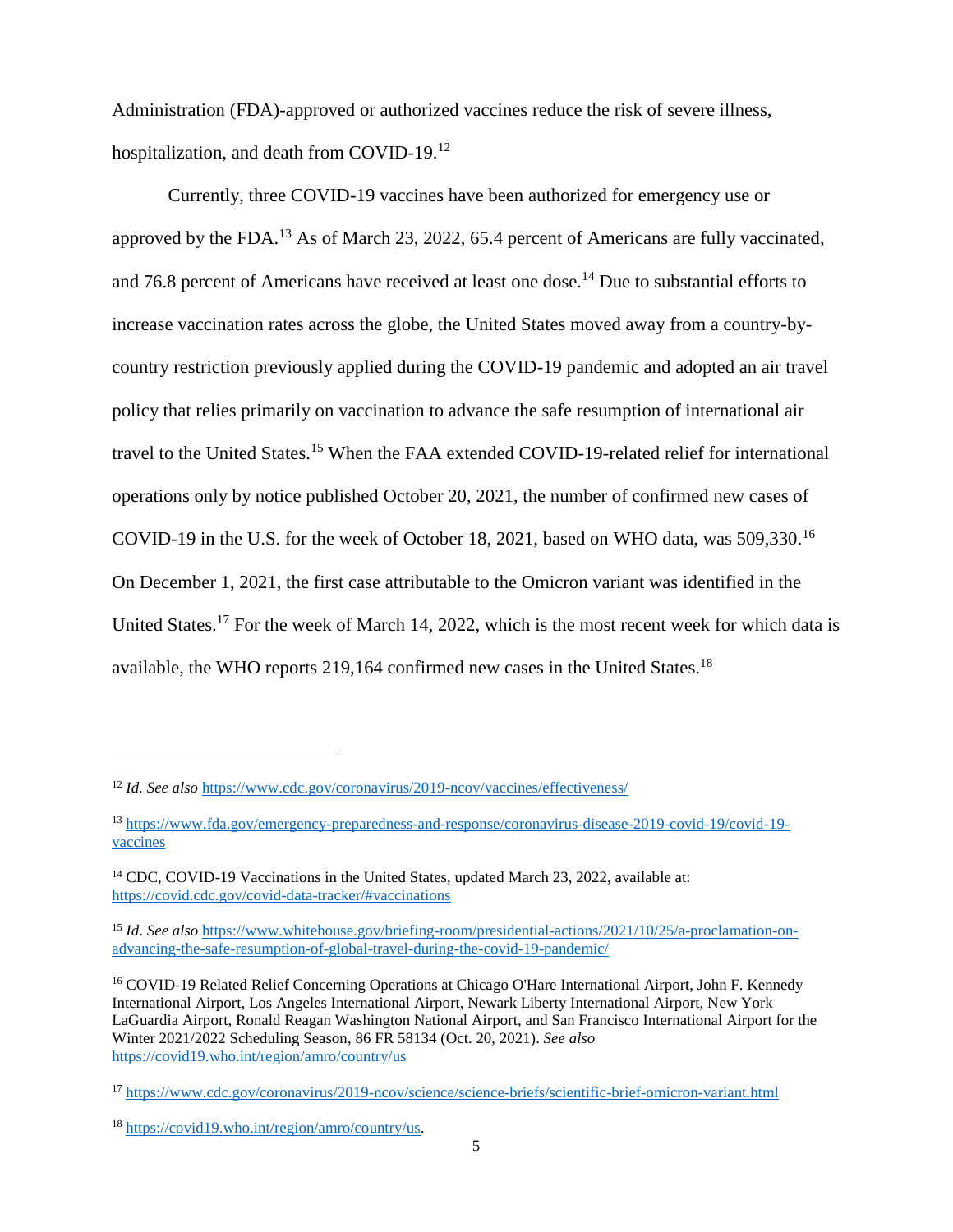#### **Standard Applicable to This Waiver Proceeding**

The FAA reiterates the standards applicable to petitions for waivers of the minimum slot usage requirements in effect at DCA, JFK, and LGA, as discussed in FAA's initial decision granting relief due to COVID-19 impacts.<sup>19</sup> At JFK and LGA, each slot must be used at least 80 percent of the time.<sup>20</sup> Slots not meeting the minimum usage requirements will be withdrawn. The FAA may waive the 80 percent usage requirement in the event of a highly unusual and unpredictable condition that is beyond the control of the slot-holding air carrier and which affects carrier operations for a period of five consecutive days or more.<sup>21</sup>

At DCA, any slot not used at least 80 percent of the time over a two-month period also will be recalled by the FAA.<sup>22</sup> The FAA may waive this minimum usage requirement in the event of a highly unusual and unpredictable condition that is beyond the control of the slotholding carrier and which exists for a period of nine or more days.<sup>23</sup>

When making decisions concerning historical rights to allocated slots, including whether to grant a waiver of the usage requirement, the FAA seeks to ensure the efficient use of valuable aviation infrastructure while maximizing the benefits to airport users and the traveling public. This minimum usage requirement is expected to accommodate routine cancelations under all but

 $\overline{a}$ 

.

 $21$  At JFK, historical rights to operating authorizations and withdrawal of those rights due to insufficient usage will be determined on a seasonal basis and in accordance with the schedule approved by the FAA prior to the commencement of the applicable season. *See* JFK Order, 85 FR at 58260. At LGA, any operating authorization not used at least 80 percent of the time over a two-month period will be withdrawn by the FAA. *See* LGA Order, 85 FR at 58257.

<sup>22</sup> *See* 14 CFR 93.227(a).

<sup>23</sup> *See* 14 CFR 93.227(j).

<sup>19</sup> *See* 85 FR 15018 (Mar. 16, 2020).

<sup>&</sup>lt;sup>20</sup> Operating Limitations at John F. Kennedy International Airport, 85 FR 58258 (Sep. 18, 2020); Operating Limitations at New York LaGuardia Airport, 85 FR 47065 at 58255 (Sep. 18, 2020).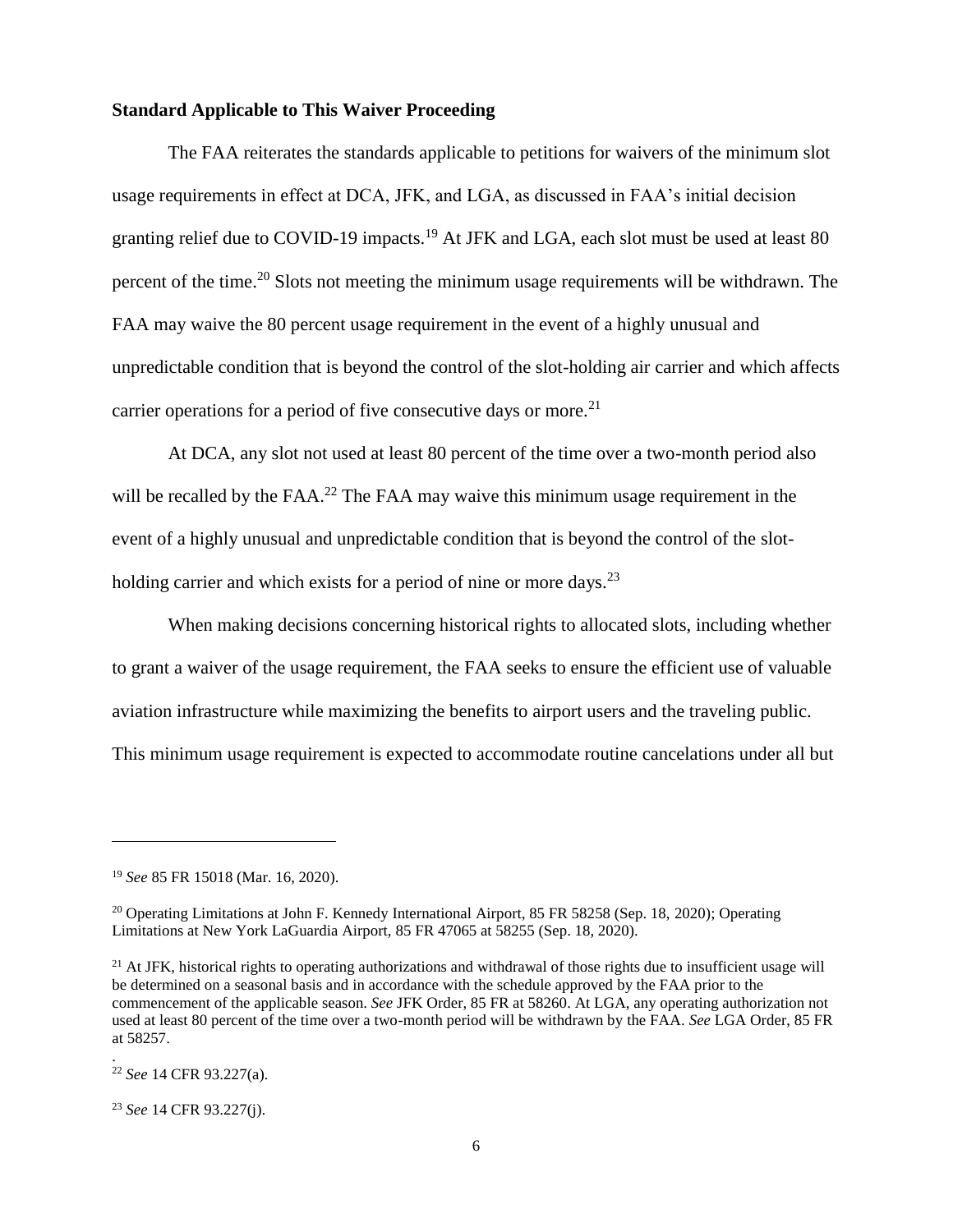the most unusual circumstances. Carriers proceed at risk if, at any time prior to a final decision, they make decisions in anticipation of the FAA granting a slot usage waiver.

#### **Summary of Comments and Information Submitted**

The FAA received comments from 11 stakeholders and other persons on the proposal including IATA, Airlines for America (A4A), Airports Council International-North America (ACI-NA), Exhaustless Inc. (Exhaustless), United Airlines (United), six foreign carriers or holding companies (Aer Lingus, British Airways, Etihad Airways, Iberia Airlines, ITA Airways, and Lufthansa Group). Nine commenters including A4A, IATA, and all commenting U.S. and foreign carriers, support FAA's proposal though some commenters have requested certain modifications.

## *Commenters Who Support FAA's Proposal*

Aer Lingus, British Airways, Etihad Airways, Iberia Airlines, and ITA Airways, commented supporting FAA's proposal. Aer Lingus states that the proposed relief "is a wholly sensible and appropriate approach to mitigate against the current risks and to copper fasten US global connectivity into the future." British Airways comments in support of FAA's proposal stating "BA [British Airways] believes that the extension of slot relief into Summer 2022 is wholly appropriate and essential for preserving established international aviation networks, which in turn are vital for keeping trade routes open in support of the wider economies and assisting the global recovery from the pandemic." Etihad Airways comments that it "is in full support of the proposal in light of the uncertain recovery of demand and potential further restrictions impacting mainly its eastbound markets (GCC countries, Indian subcontinent, Southand Northeast Asia)." Iberia Airlines comments stating that it strongly supports the proposed extension and "appreciate[s] that the FAA is aware of the unpredictable environment and that the recovery from this global pandemic remains slow." ITA Airways comments generally in support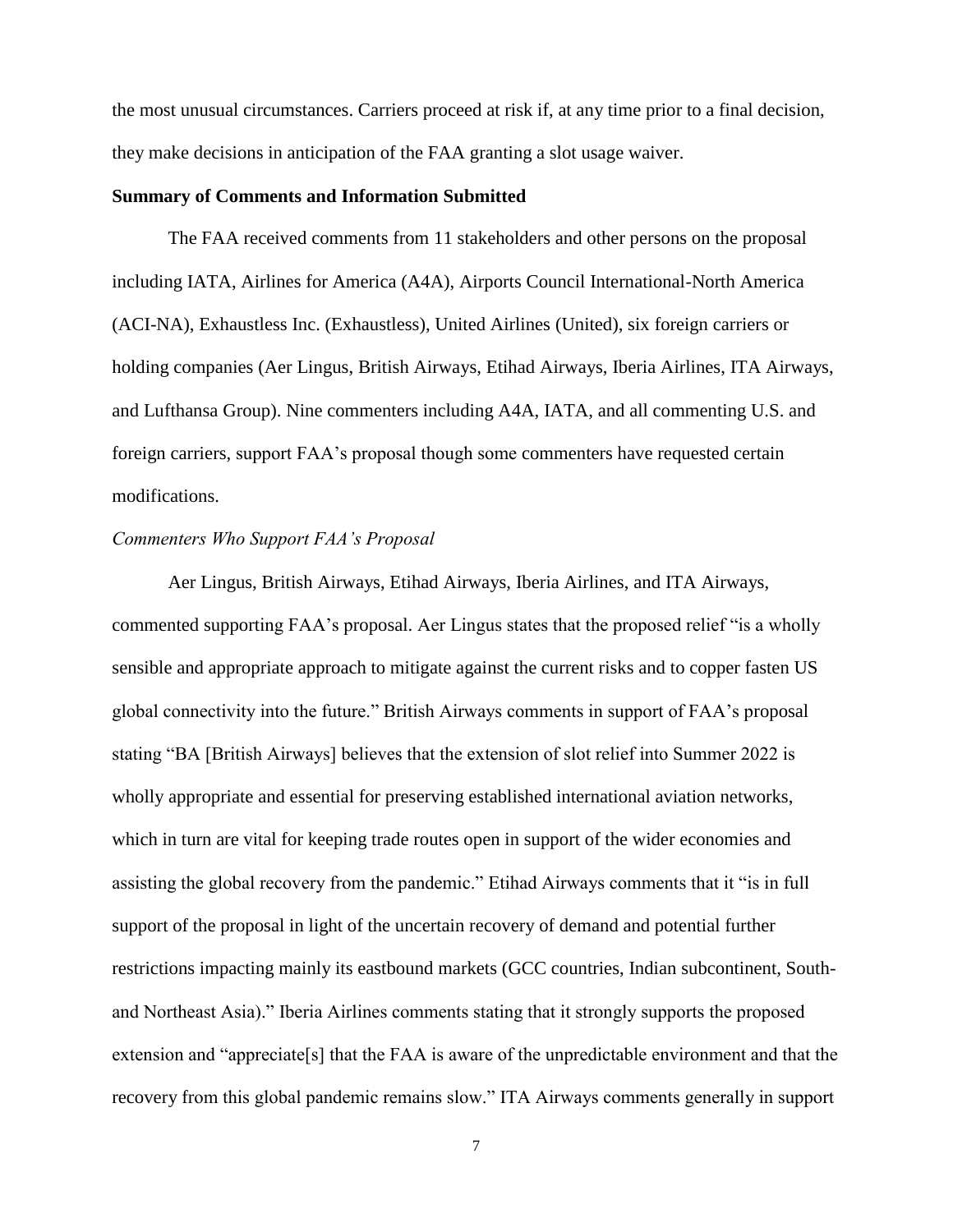of the FAA's proposal stating "We strongly support the proposed extension of a conditional waiver of the minimum slot usage requirement for international slots only for S22".

# *Commenters Who Support FAA's Proposal with Requested Modifications*

A4A, IATA, Lufthansa Group, and United support FAA's proposal but made additional requests for flexibility on the slot return requirements outlined in the FAA's proposal. A4A supports FAA's proposal stating that it provides "operational certainty", "simplicity", and "fairness and equity". A4A asserts that, "[i]nternational air travel for the remainder of 2022 is expected to improve over 2021 levels, but a full recovery is not expected before 2024 at the very earliest" and that "FAA should extend the Waiver for Level 2 and 3 airports, given the pandemic's continued direct impact on U.S. carriers' international operations." In support of this claim A4A provides that "[f]or the first two months of 2022, A4A member passenger traffic for Trans-Atlantic, Trans-Pacific and transborder U.S.-Canada operations have tracked at 59%, 13% and 26%, respectively, of 2019 levels. While we [A4A] anticipate improved demand as global travel restrictions ease, as we look forward, these markets remain weak." A4A requests the FAA incorporate flexibility into the slot return rules stating "FAA should permit a ten-day slot return notice requirement for the first two weeks after a final notice is issued and thereafter revert to a four-week slot return notice requirement." In addition, A4A requests the FAA maintain a reciprocity requirement, and that "a lack of reciprocity would impair connectivity, distort competition, and alter passenger demand in the future, thereby directly impacting more than just U.S. carrier service at these airports; it would exacerbate uncertainty and reduce flexibility." IATA comments, "[w]hile forward looking trends are improving, future bookings for international travel remain significantly lower than pre-COVID levels. For this reason, it is wholly sensible to provide flexibility in the form of an international slot waiver, considering the season starts in one month." Further, IATA states that "airlines need certainty that there remains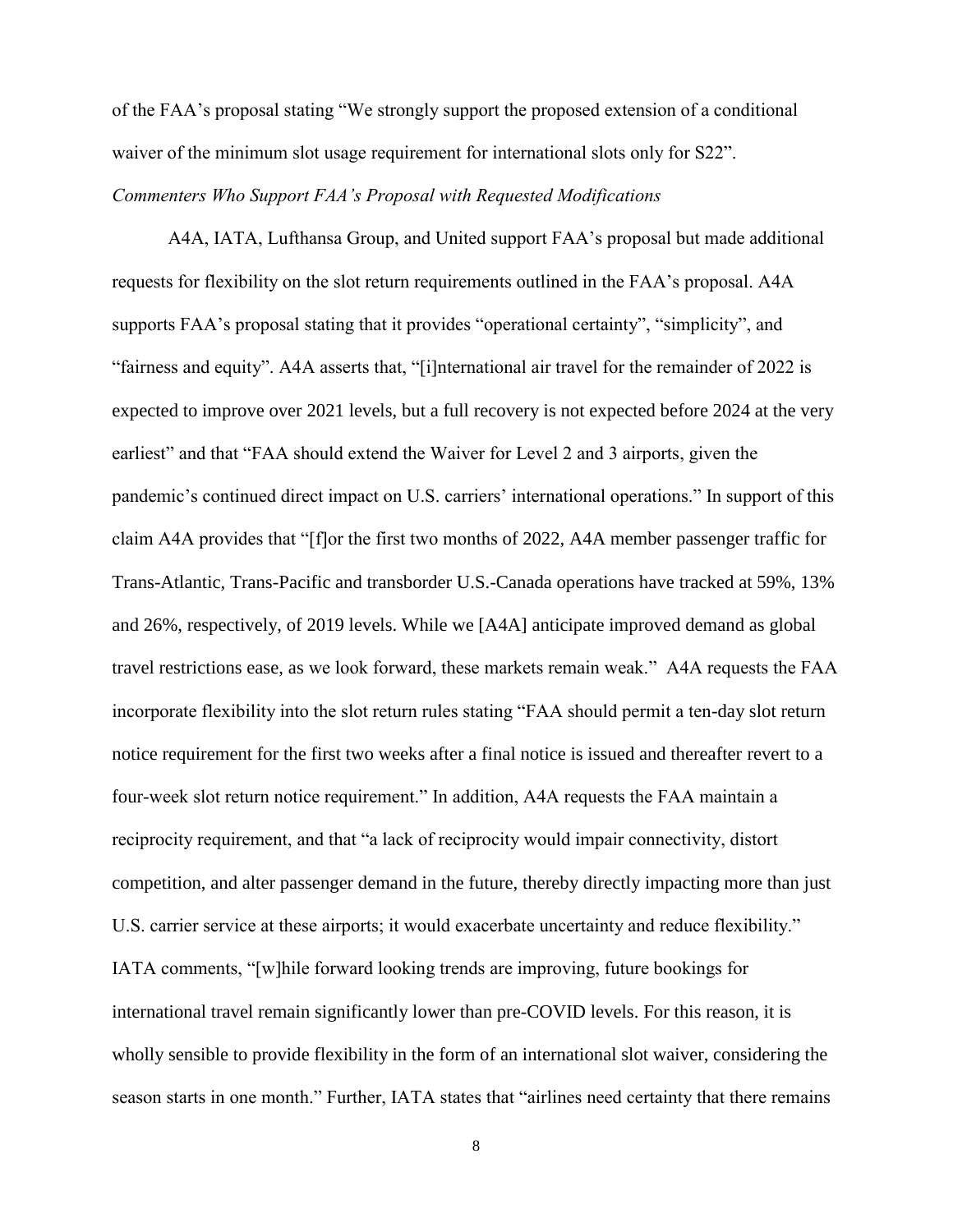a level of flexibility and assurances that impacted routes can be sustainably rebuilt in line with the recovery of demand throughout the season." IATA request the FAA "amend the slot return period to initially seven days after publication in the *Federal Register,* and the subsequently as a rolling 4-week return region." United comments that it "adopts and incorporates by reference the comments filed by Airlines for America ("A4A"). United "commends FAA for recognizing the continuing and extraordinary adverse effects of the COVID19 pandemic and for proposing a limited, conditional waiver applying to international operations for slot use at Level 3 airports and for schedule cancellation at Level 2 airports." United requests the FAA "amend the date of which carriers are to make the first slot return for the Summer 2022 season from the published February 28, 2022 date to a date 7 days after final publication of the final notice." Lufthansa Group comments in support of FAA's proposal stating "the unexpected emergence and spread of the Delta and then Omicron variants during the last 6 months, requires the industry and government to be ready and able to react with significant flexibility, especially in the international setting." Similarly, Lufthansa group recommend the FAA "amend the slot return period to initially 7 days after final publication in the Federal Register, and then subsequently on a rolling 4-week basis."

## *Commenters Who Oppose the FAA's Proposal*

ACI-NA and Exhaustless oppose FAA's proposal to continue COVID-19-related relief for international operations only. ACI-NA submits that "with the alleviation of regulatory restrictions to travel, airports cannot accept a situation where extending the waiver for international operations would weaken the reinstatement of much-needed connectivity and damage the competitive landscape at airports." ACI-NA observes that "the practical effect of extending slot relief is precisely to reserve capacity for historic holders of landing privileges at constrained airports, thereby distorting the shape and trajectory of air travel recovery at these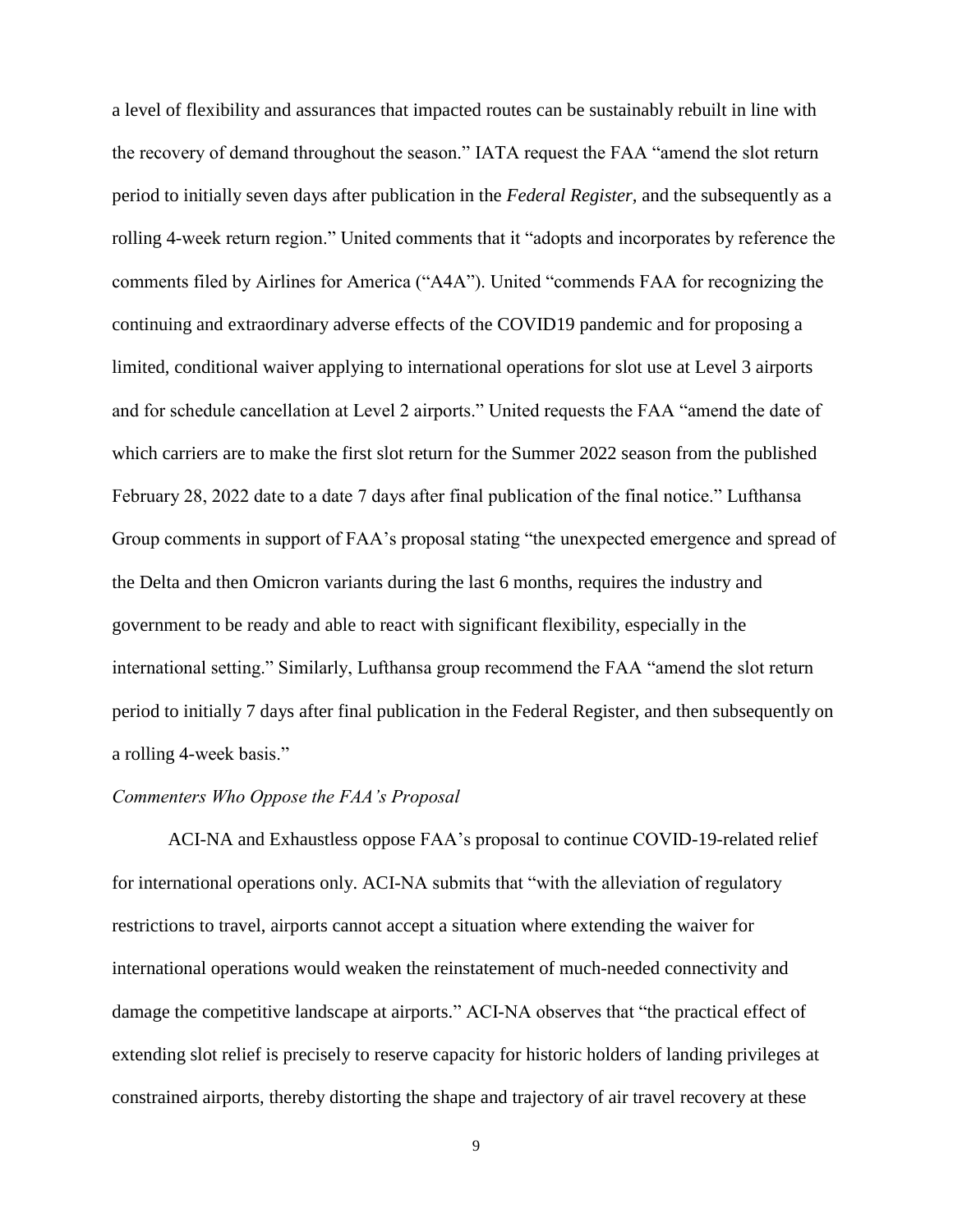airports. ACI-NA believes that absent these waivers, airlines serving constrained airports would be encouraged to make different, demand-responsive decisions regarding deployment of their capacity." Further, ACI-NA suggests that "continuation of these waivers could lead to a "chilling effect" which discourages new service at constrained airports due to a lack of long-term certainty, thereby punishing the airlines most interested in deploying their capacity to respond to the needs of the traveling public."

Exhaustless opposes FAA's proposal, contending that it would "block the free market economy" and argues that "the DOT/FAA must consider the Exhaustless' airspace reservation market and explain why it has proposed an administrative allocation – that excludes passengers – over Exhaustless' competitive and coordinated market for airspace reservations."

# **Discussion of Comments Regarding Flexibility in the Slot Return Policy**

The FAA is persuaded by commenters that have requested the FAA modify the initial February 28, 2022, slot return deadline due to compliance issues attributable to the timing of FAA's final waiver decision. Due to the timing of this final notice, the FAA will require compliance with the 4-week advance slot return condition for operations scheduled from May 2, 2022 (instead of from March 27, 2022) through the duration of the Summer 2022 season. Accordingly, carriers must begin notifying FAA of Summer returns by April 4, 2022 (instead of February 28, 2022). The FAA believes this change is reasonable because it would be impracticable for carriers to meet the proposed return deadline given the timing of the FAA's final waiver policy.

## **Discussion of Comments Regarding Reciprocity**

The FAA received comments requesting that the FAA maintain the reciprocity requirement. As stated in FAA's proposal and discussed later in this notice, FAA expects that foreign slot coordinators will provide reciprocal relief to U.S. carriers. To the extent that U.S.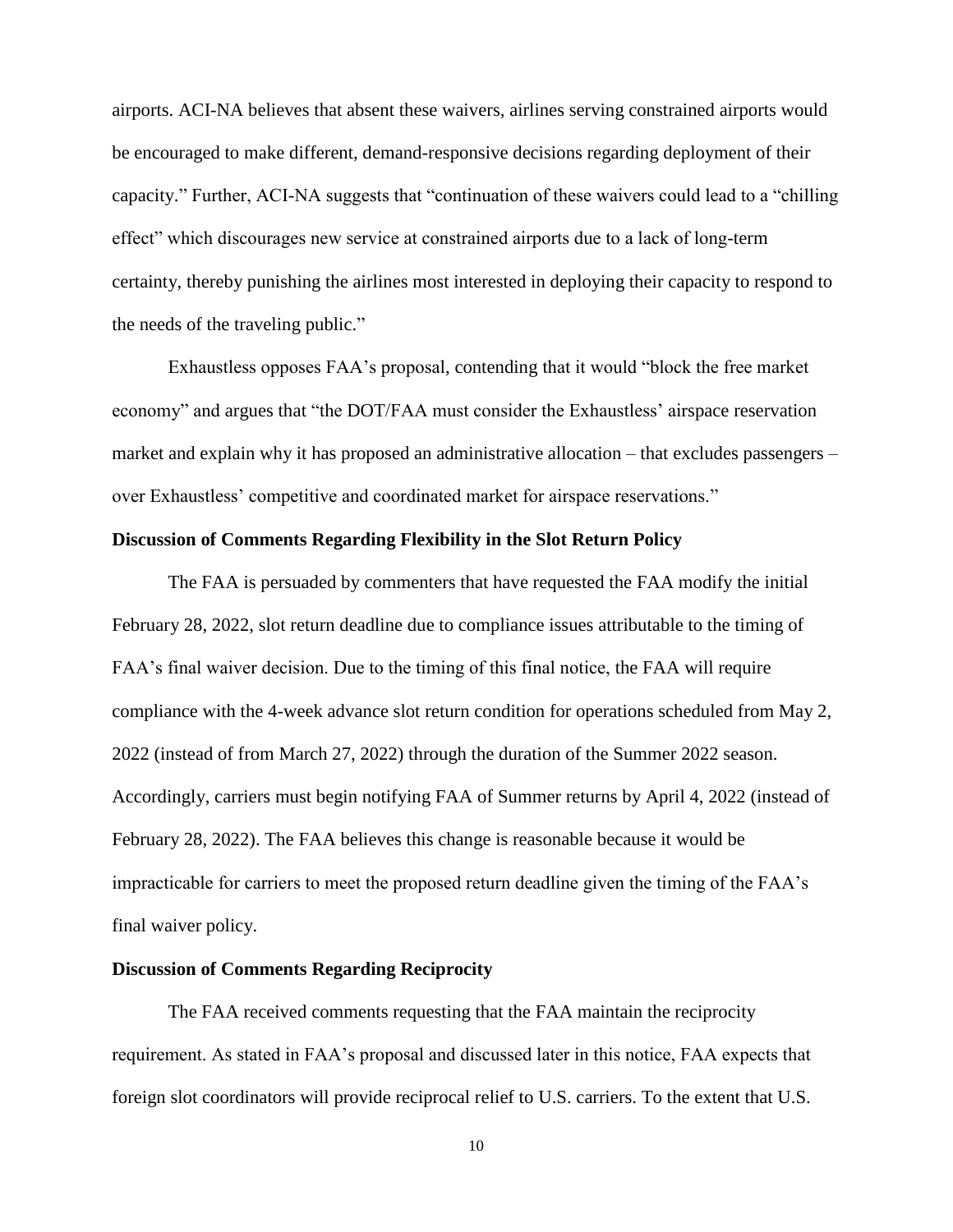carriers fly to a foreign carrier's home jurisdiction and that home jurisdiction does not offer reciprocal relief to U.S. carriers, the FAA may determine not to grant a waiver to the foreign carrier. A foreign carrier seeking a waiver may wish to ensure that the responsible authority of the foreign carrier's home jurisdiction submits a statement by email to *[ScheduleFiling@dot.gov](mailto:ScheduleFiling@dot.gov)* confirming reciprocal treatment of the slot holdings of U.S. carriers.

#### **Discussion of Additional Issues Raised in Comments**

FAA received a comment requesting the FAA discontinue COVID-related relief for international operations due to the practical effects of relief weakening the reinstatement of connectivity, damaging the competitive landscape at airports, chilling the introduction of new services, and distorting the air travel recovery at airports. Based on global vaccination rates, changing infection rates and the threat of new virus strains, continued unpredictability of travel restrictions, and the disparity between demand for domestic air travel and demand for international air travel, extending the current limited, conditional waiver for international operations by all carriers, is reasonable. The FAA believes extending the limited, conditional slot usage waiver, for international operations only, through the Summer 2022 season provides carriers with the flexibility to operate in the unpredictable international market and supports the long term viability of carrier operations at slot-controlled and IATA Level 2 airports in the United States. The FAA notes that no U.S. carrier or foreign carrier commented in opposition of the FAA's proposed extension of COVID-related relief. Further, to the extent that some commenters question FAA's authority to manage slots and facilitate schedules or seek to supersede this proceeding entirely by encouraging the federal government to establish broader aviation industry recovery policies and/or change the regulatory policy landscape for managing slots and schedule facilitation in the United States, such comments are deemed to be outside the scope of this proceeding.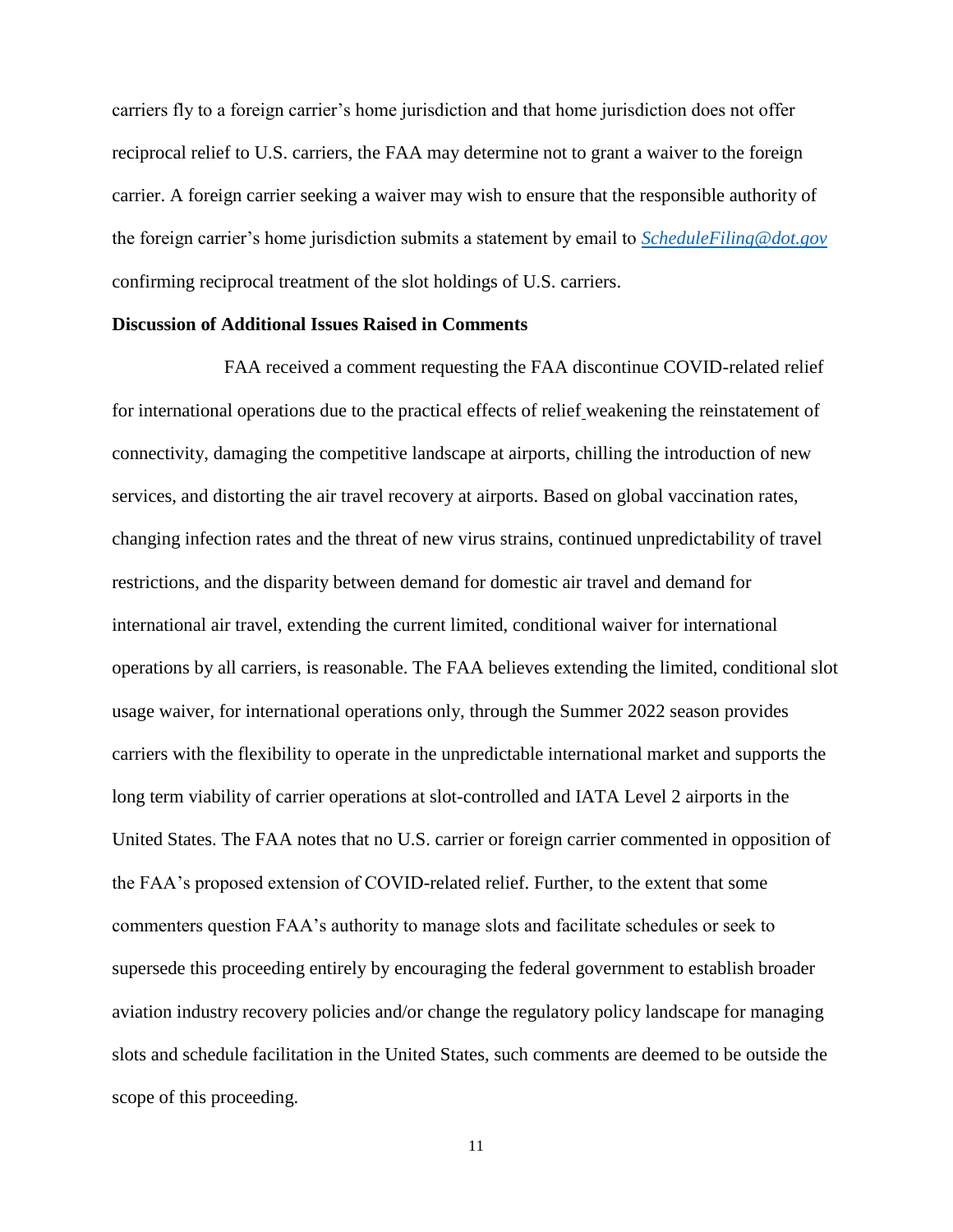## **Decision**

 $\overline{a}$ 

In consideration of the foregoing information, petitions received in advance of the proposal, the comments that the FAA has received, and the evolving and highly unpredictable situation globally with respect to ongoing impacts from COVID-19, the FAA has determined to extend, for international operations only, the current limited, conditional relief that the FAA has already made available through March 26, 2022, through the end of the Summer 2022 season on October 29, 2022.<sup>24</sup> This relief is limited to slots and approved operating times used by carriers for international operations through October 29, 2022, and is subject to the same terms and conditions that the FAA has applied to the relief already made available through March 26, 2022, which the FAA reiterates in this notice. International operations, for the purpose of this notice, are flights intended for operation between one of the U.S. slot-controlled or IATA Level 2 airports and any point in a foreign jurisdiction.

It is not the policy of the Department of Transportation (DOT) to use slot and Level 2 rules to reserve capacity for historic incumbent carriers until demand returns to predetermined levels. Instead, it is the policy of the Department to encourage high utilization of scarce public infrastructure. As previously stated, at some point in time, continuing waivers to preserve pre-COVID slot holdings may impede the ability of airports and airlines to provide services that benefit the overall national economy and make appropriate use of scarce public assets. Therefore, the FAA emphasizes that operators should not assume further relief on the basis of COVID-19 will be forthcoming beyond the end of the Summer 2022 scheduling season.

Based on global vaccination rates, changing infection rates and the threat of new virus strains, continued unpredictability of travel restrictions, and the disparity between demand for

<sup>&</sup>lt;sup>24</sup> The FAA notes that for purposes of the relief described in this proceeding, Canadian carriers are treated as foreign carriers.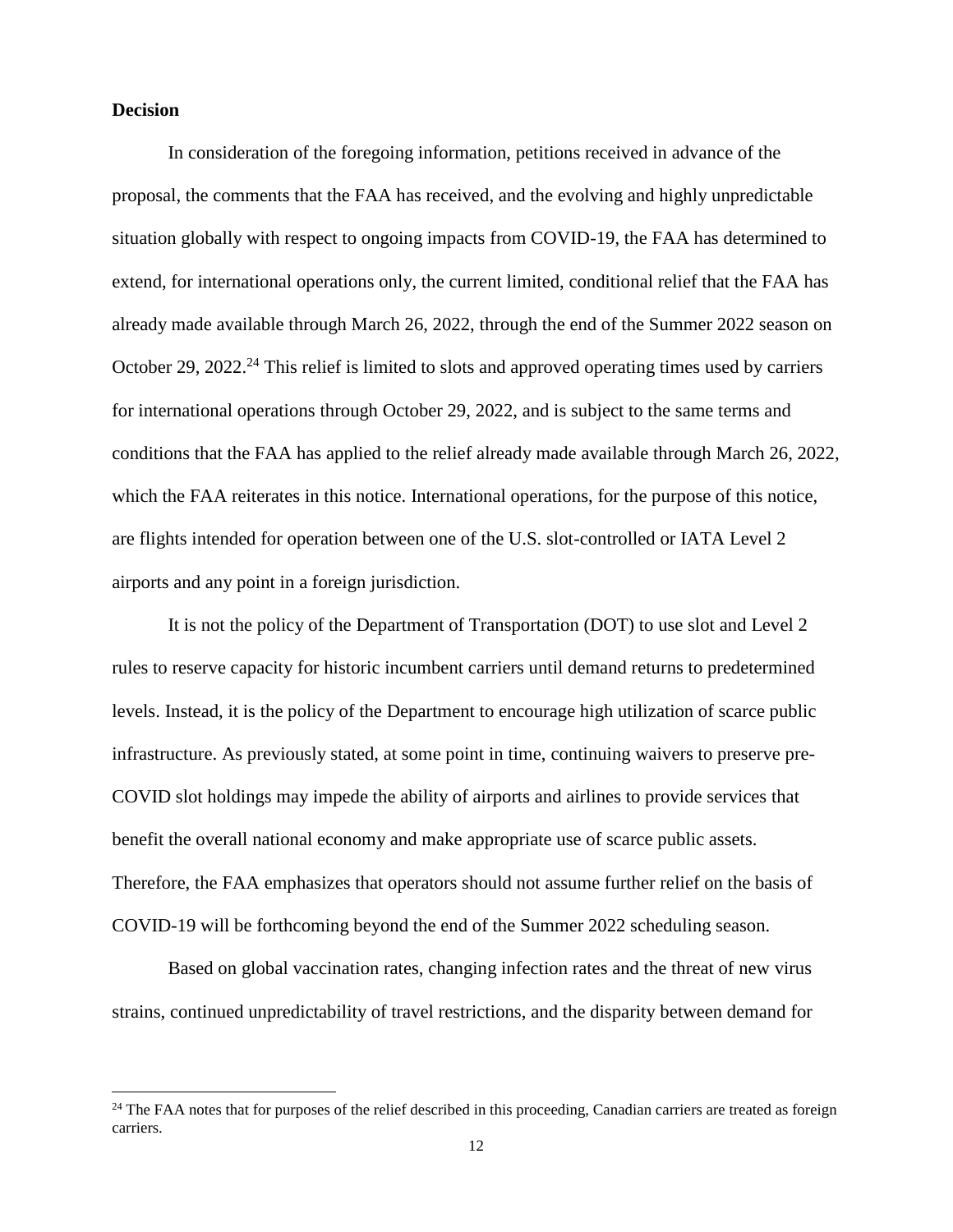domestic air travel and demand for international air travel, extending the current limited, conditional waiver for international operations by all carriers, is reasonable. The FAA believes extending the limited, conditional slot usage waiver, for international operations only, through the Summer 2022 season provides carriers with the flexibility to operate in the unpredictable international market and supports the long term viability of carrier operations at slot-controlled and IATA Level 2 airports in the United States.

The FAA recognizes that domestic carriers have a mix of both domestic and international operations, and therefore the agency intends to make this relief available for international operations that would have been operated in the Summer 2022 season, but for COVID-19 impacts on air travel demand. In other words, the FAA intends to provide this conditional relief to domestic carriers on a scale that is generally comparable to each carrier's pre-COVID level of international service. The FAA would generally evaluate any request for relief from U.S. carriers for the Summer 2022 scheduling season based on historical levels of operations to foreign points as demonstrated in published schedules from the Summer 2019 scheduling season. Domestic carriers seeking relief for a particular operation under the waiver would need to provide the FAA, if not readily apparent from FAA records and historic published schedule data, alternative supplemental information that predates this notice to demonstrate intent to use a slot or approved operating time for an international destination. The FAA would not accept evidence of intent to use a particular slot or approved operating time for an international flight during the Summer 2022 season if the information is dated after the Summer 2022 proposal (87 FR 11805) issued on February 25, 2022.

International operations eligible for a waiver under this relief are subject to all of the same conditions and policies made available in FAA's Winter 2021/2022 waiver, which remains in effect at slot-controlled, and IATA Level 2 airports in the United States for the Winter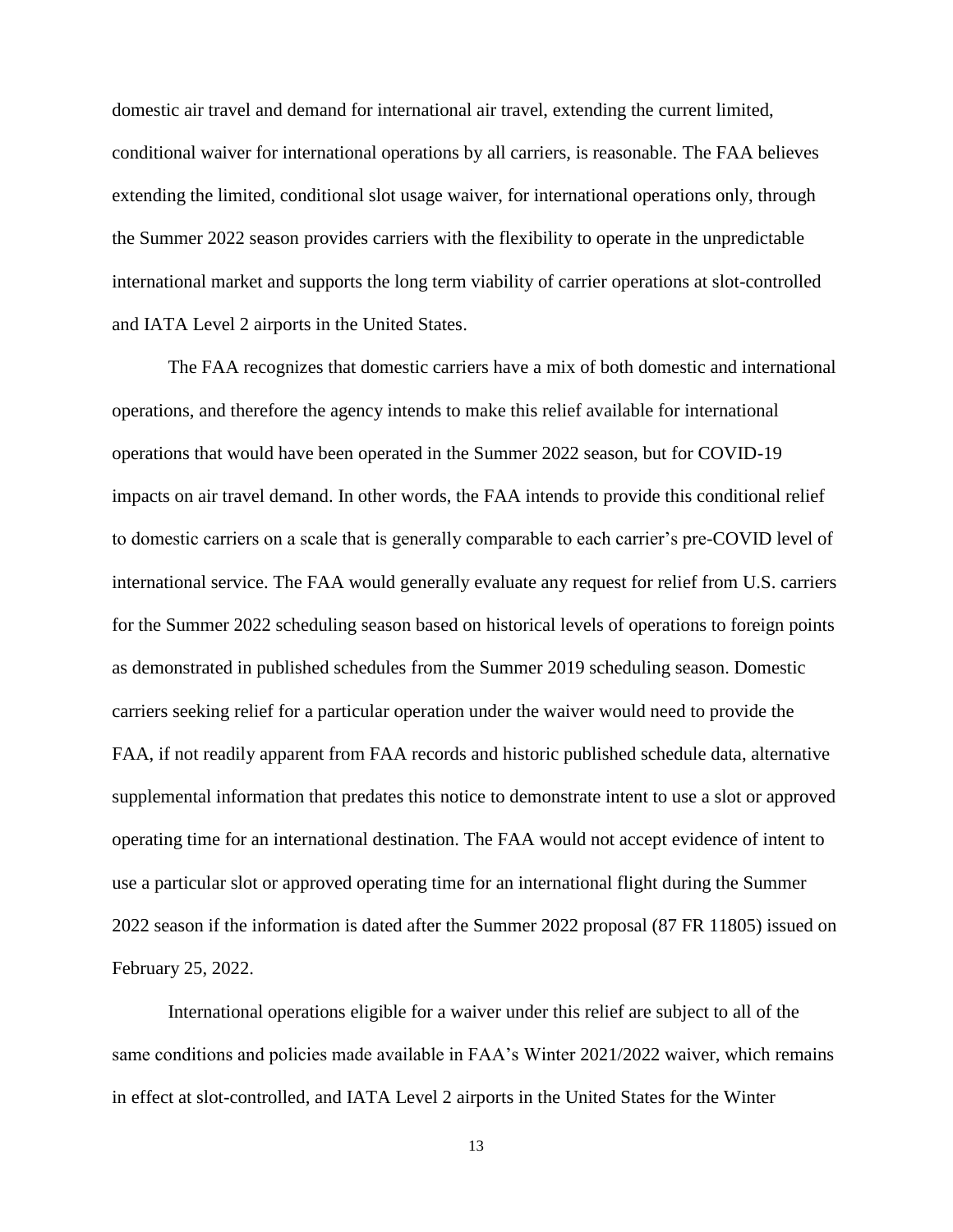2021/2022 season.<sup>25</sup> The FAA believes the conditions associated with the relief provided to date are generally comparable to the WASB package and remain necessary to strike a balance between competing interests of incumbent carriers and those carriers seeking new or increased access at these historically-constrained airports, as well as to ensure the relief is appropriately tailored to reduce the potential to suppress flight operations for which demand exists. The FAA has determined to make available to slot holders at U.S. slot-controlled airports (DCA, JFK, and LGA) a waiver from the minimum slot usage requirements, for international operations only, due to continuing COVID-19 impacts through October 29, 2022, subject to the following conditions:

(1) All slots not intended to be operated must be returned at least four weeks prior to the date of the FAA-approved operation to allow other carriers an opportunity to operate these slots on an *ad hoc* basis without historic precedence. However, slots operated as approved on a nonhistoric basis in Summer 2022 will be given priority over new demands for the same timings in the next equivalent season (Summer 2023) for use on a non-historic basis, subject to capacity availability and consistent with established rules and policies in effect in the United States.<sup>26,27</sup> Foreign carriers seeking priority under this provision will be required to represent that their home jurisdiction will provide reciprocal priority to U.S. carrier requests of this nature. Compliance

<sup>&</sup>lt;sup>25</sup> COVID-19 Related Relief Concerning Operations at Chicago O'Hare International Airport, John F. Kennedy International Airport, Los Angeles International Airport, Newark Liberty International Airport, New York LaGuardia Airport, Ronald Reagan Washington National Airport, and San Francisco International Airport for the Winter 2021/2022 Scheduling Season, 86 FR 58134 (Oct. 20, 2021).

 $26$  Consistent with the FAA's final policy statement issued January 13, 2021, this priority applies to slot or schedule requests for Summer 2023, which are comparable in timing, frequency, and duration to the non-historic ad hoc approvals made by the FAA for Summer 2022. This priority does not affect the historic precedence or priority of slot holders and carriers with schedule approvals, respectively, which meet the conditions of the waiver during Summer 2022 and seek to resume operating in Summer 2023. The FAA may consider this priority in the event that slots with historic precedence become available for permanent allocation by the FAA.

<sup>&</sup>lt;sup>27</sup> Although the FAA is extending the four-week rolling return policy consistent with the Winter 2021/2022 waiver, any carrier returning full-season slots or schedule approvals at an airport outside the United States and associated with a route to the United States will generally be expected to similarly return the complementary full-season U.S. slot or schedule approval to the FAA for re-allocation on a non-historic or *ad hoc* basis.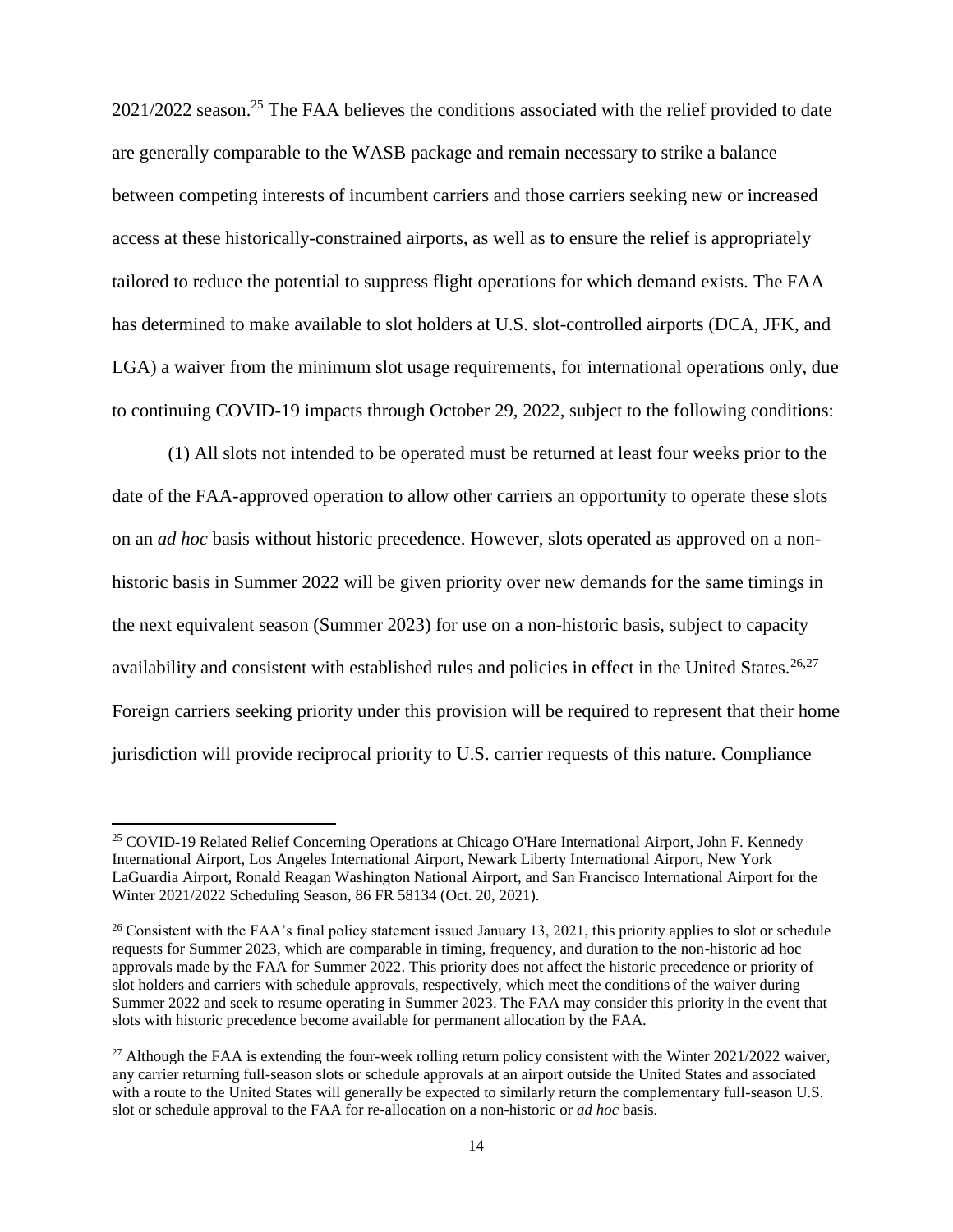with this condition is required for operations scheduled from May 2, 2022, through the duration of this relief; therefore, carriers must begin notifying the FAA of Summer returns by April 4, 2022;

(2) The waiver does not apply to slots newly allocated for initial use during the Summer 2022 season. New allocations meeting minimum usage requirements remain eligible for historic precedence. The waiver does not apply to historic in-kind slots within any 30-minute or 60 minute time period, as applicable, in which a carrier seeks and obtains a similar new allocation (*i.e.*, arrival or departure, air carrier or commuter, if applicable); and,

(3) The waiver does not apply to slots newly transferred on an uneven basis (*i.e.*, via oneway slot transaction/lease) since October 15, 2020, for the duration of the transfer.<sup>28</sup> Slots transferred prior to this date may benefit from the waiver if all other conditions are met. Slots granted historic precedence for subsequent seasons based on this relief are not eligible for transfer if the slot holder ceases all operations at the airport.

In addition, an exception may be granted to these conditions based on any government restriction that prevents or severely restricts travel to specific airports, destinations (including intermediate points), or countries for which the slot was held. This exception applies under extraordinary circumstances only in which a carrier is able to demonstrate that the ability to operate a particular flight or comply with the conditions of the waiver is prevented or severely restricted due to an unpredictable official governmental action related to COVID-19. Official government actions that may qualify for this exception include—

<sup>&</sup>lt;sup>28</sup> Consistent with prior proceedings, the FAA does not propose to revise this condition to include a buffer period for new transfers to be completed and still benefit from this waiver. Therefore, this policy remains in effect continuously from the initial effective date of October 16, 2020.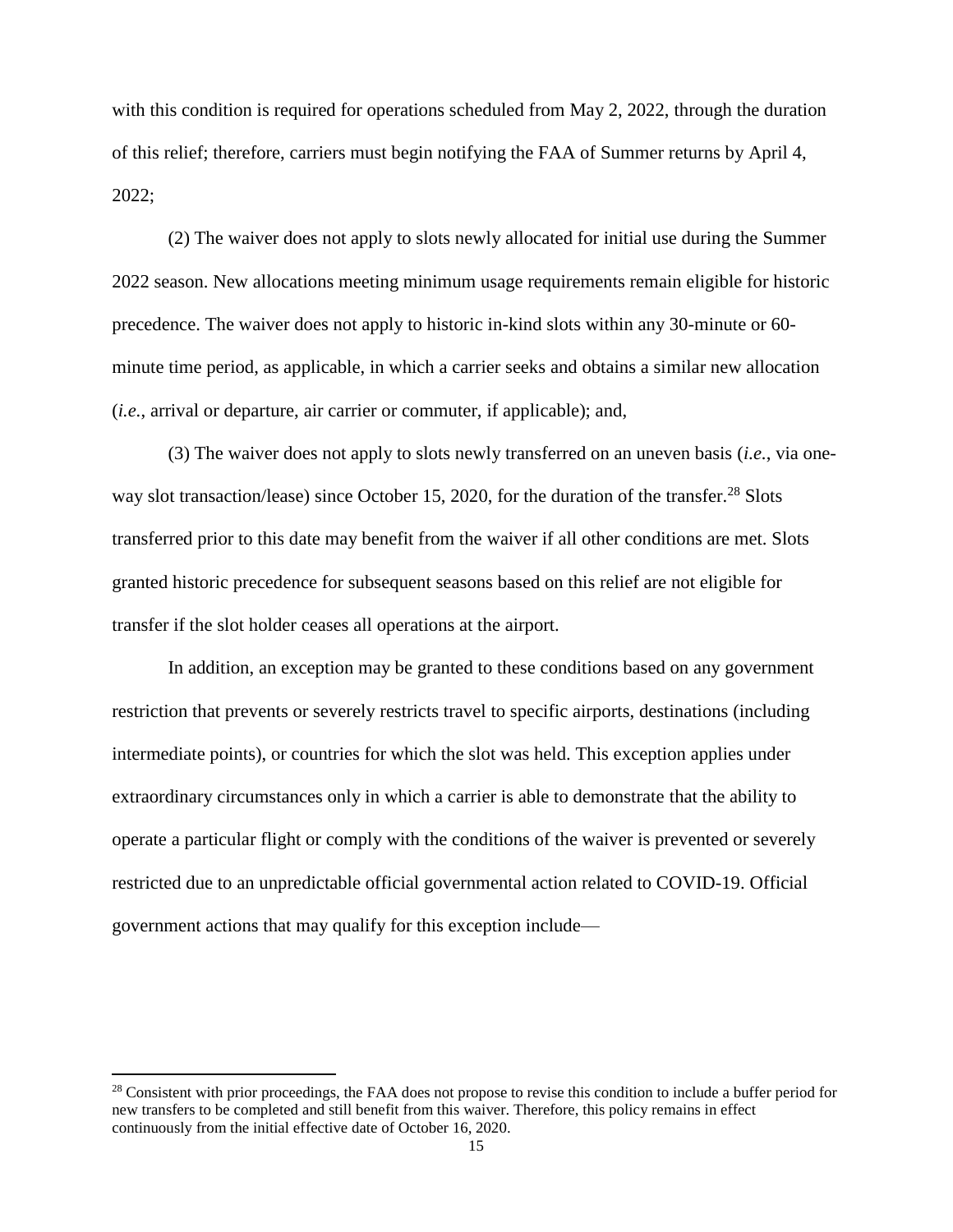- Government travel restrictions based on nationality, closed borders, government advisories related to COVID-19 that warn against all but essential travel, or complete bans on flights from/to certain countries or geographic areas.
- Government restrictions related to COVID-19 on the maximum number of arriving or departing flights and/or the number of passengers on a specific flight or through a specific airport.
- Government restrictions on movement or quarantine/isolation measures within the country or region where the airport or destination (including intermediate points) is located.
- Government-imposed closure of businesses essential to support aviation activities (*e.g.*, closure of hotels, ground handling suppliers, etc.).
- Governmental restrictions on airline crew, including unreasonable entry requirements or unreasonable testing and/or quarantine measures.

This exception is being administered by the FAA in coordination with the Office of the Secretary of Transportation (OST). The extraordinary circumstances exception in this slot usage relief is limited to the scope of the relief otherwise provided by this waiver; U.S. carriers should not expect to rely on the extraordinary circumstances exception for relief for domestic operations.<sup>29</sup>

The conditions for COVID-19-related relief for prioritizing flights canceled at IATA Level 2 airports (ORD, EWR, LAX, and SFO), for purposes of establishing a carrier's operational baseline in the next corresponding season, which the FAA will apply to the relief in this notice include:

<sup>&</sup>lt;sup>29</sup> The FAA may consider individualized requests from U.S. carriers for domestic relief on a case-by-case basis consistent with the applicable waiver standard.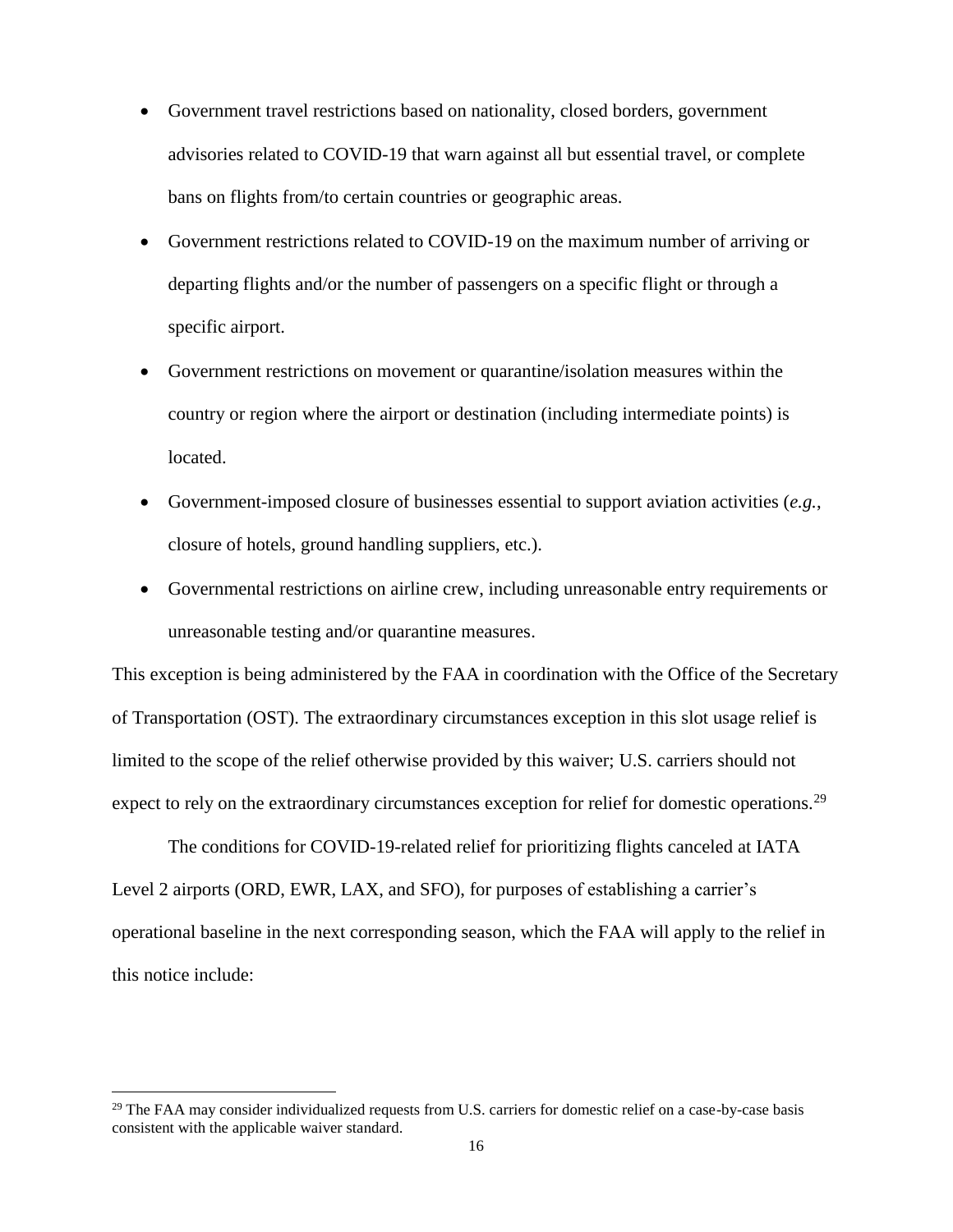(1) All schedules as initially submitted by carriers and approved by the FAA and not intended to be operated must be returned at least four weeks prior to the date of the FAAapproved operation to allow other carriers an opportunity to operate these times on an *ad hoc* basis without assurance of priority in the next corresponding season. However, schedules operated as approved on an *ad hoc* basis in Summer 2022 will be given priority over new demands for the same timings in the next equivalent season (Summer 2023) for use on an *ad hoc*  basis, subject to capacity availability and consistent with established rules and policies in effect in the United States. Foreign carriers seeking priority under this provision are required to represent that their home jurisdiction will provide reciprocal priority to U.S. carrier requests of this nature. Compliance with this condition is required for operations scheduled from May 2, 2022, through the duration of this relief; therefore carriers must begin notifying the FAA of Summer returns by April 4, 2022; and,

(2) The priority for FAA schedules approved for Summer 2022 does not apply to netnewly approved operations for initial use during the Summer 2022 season. New approved times will remain eligible for priority consideration in Summer 2023 if actually operated in Summer 2022 according to established processes.

Consistent with the final decision for slot-controlled airports, limited exceptions may be granted from either or both of these conditions at Level 2 airports under extraordinary circumstances due to any government restriction that prevents or severely restricts travel to specific airports, destinations (including intermediate points), or countries for which the schedule approval was held, as discussed previously with respect to slot-controlled airports. If the exception is determined not to apply, carriers will be expected to meet the conditions for relief or operate consistent with standard expectations for the Level 2 environment. The extraordinary circumstances exception in this relief only applies within the scope of the relief otherwise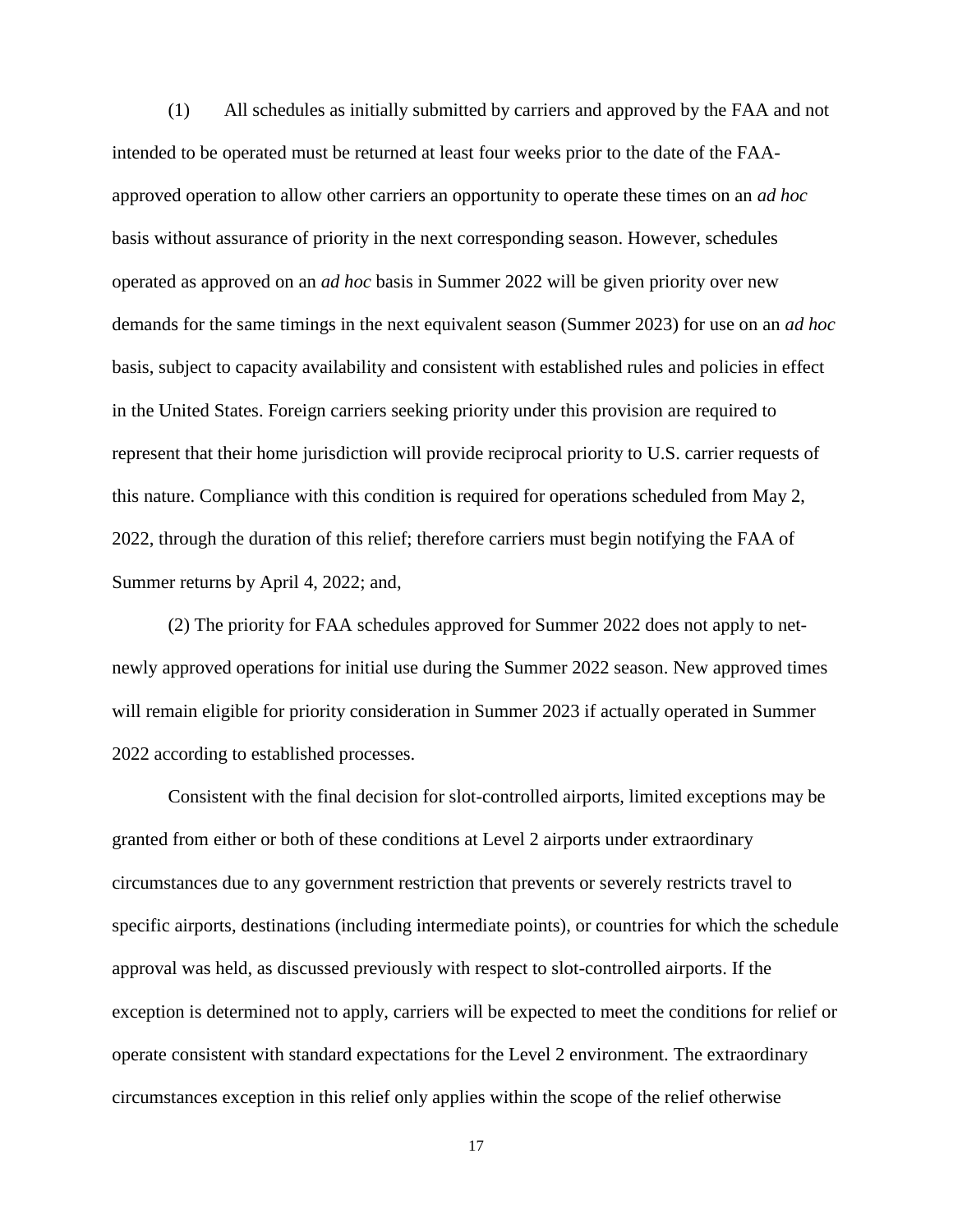provided by the waiver; U.S. carriers should not expect to rely on the extraordinary circumstances exception for relief related to domestic operations.

The FAA believes an extension of relief for international operations only, through October 29, 2022, is reasonable due to fluctuating travel restrictions and the ongoing economic and health impacts of COVID-19 internationally. The relief is expected to provide carriers with flexibility during this unprecedented situation and to support the long-term viability of international operations at slot-controlled and IATA Level 2 airports in the United States.<sup>30</sup> Continuing relief for this additional period is reasonable to mitigate the impacts on passenger demand for international air travel resulting from the spread of COVID-19 worldwide.

As of the date of issuance of this notice, COVID-19 continues to present a highly unusual and unpredictable condition for international operations that is beyond the control of carriers. The continuing impacts of COVID-19 on global aviation are dramatic and extraordinary, with an unprecedented decrease in passenger demand for international air travel globally. The ultimate duration and severity of COVID-19 impacts on passenger demand for international air travel remain unclear.

The FAA expects that foreign slot coordinators will provide reciprocal relief to U.S. carriers. To the extent that U.S. carriers fly to a foreign carrier's home jurisdiction and that home jurisdiction does not offer reciprocal relief to U.S. carriers, the FAA may determine not to grant a waiver to that foreign carrier. The FAA acknowledges that some foreign jurisdictions may opt to adopt more strict provisions in response to this policy than they had otherwise planned. However, as previously explained, the FAA believes the conditions associated with the relief

<sup>&</sup>lt;sup>30</sup> The FAA is responsible to develop plans and policy for the use of navigable airspace and assign by regulation or order the use of the airspace necessary to ensure the safety of aircraft and the efficient use of airspace. *See* 49 U.S.C. § 40103(b)(1). The FAA manages slot usage requirements under the authority of 14 CFR § 93.227 at DCA and under the authority of Orders at LGA and JFK. *See* Operating Limitations at John F. Kennedy International Airport, 85 FR 58258 (Sep. 18, 2020); Operating Limitations at New York LaGuardia Airport, 85 FR 58255 (Sep. 18, 2020).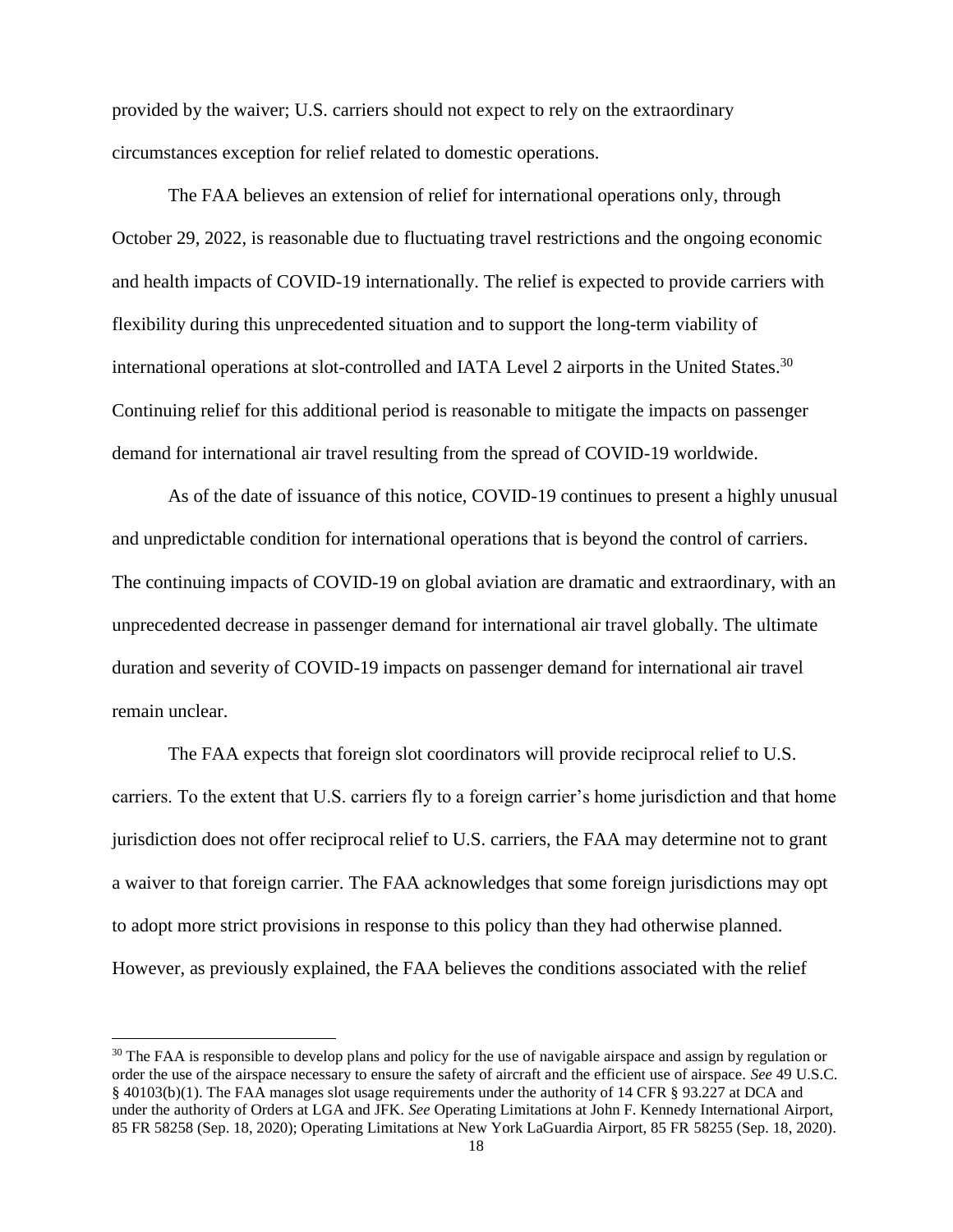provided in this notice are necessary to strike a balance between competing interests of incumbent carriers and those carriers seeking new or increased access at these historicallyconstrained airports, as well as to ensure the relief is appropriately tailored to reduce the potential for a long-term waiver to suppress flight operations for which demand exists. A foreign carrier seeking a waiver may wish to ensure that the responsible authority of the foreign carrier's home jurisdiction submits a statement by email to *[ScheduleFiling@dot.gov](mailto:ScheduleFiling@dot.gov)* confirming reciprocal treatment of the slot holdings of U.S. carriers.

The FAA emphasizes that it strongly encourages carriers to return slots and approved schedules voluntarily as soon as possible and for as long a period as possible during the Summer 2022 season, so that other airlines seeking operations on an *ad hoc* basis may do so with increased certainty. The rolling four-week return deadline is only a minimum requirement, and FAA anticipates that carriers may often be able to provide notice of cancellations significantly further in advance than four weeks. In both the Level 2 and slot-controlled environments, the FAA seeks the assistance of all carriers to continue to work with the FAA to ensure the national airspace system capacity is not underutilized during the COVID-19 pandemic.

Carriers should advise the FAA Slot Administration Office of COVID-19-related cancellations and return the slots to the FAA by email to *7-awa-slotadmin@faa.gov* to obtain relief. Carriers that have already advised the FAA Slot Administration Office of COVID-19 related cancellations and slot returns contingent on the Summer 2022 final policy do not need to resubmit identical requests. The information provided should include the dates for which relief is requested, the flight number, origin/destination airport, scheduled time of operation, the slot identification number, as applicable, and supporting information demonstrating that flight cancelations directly relate to the COVID-19 pandemic. Carriers providing insufficient information to clearly identify slots that will not be operated at DCA, JFK, or LGA will not be